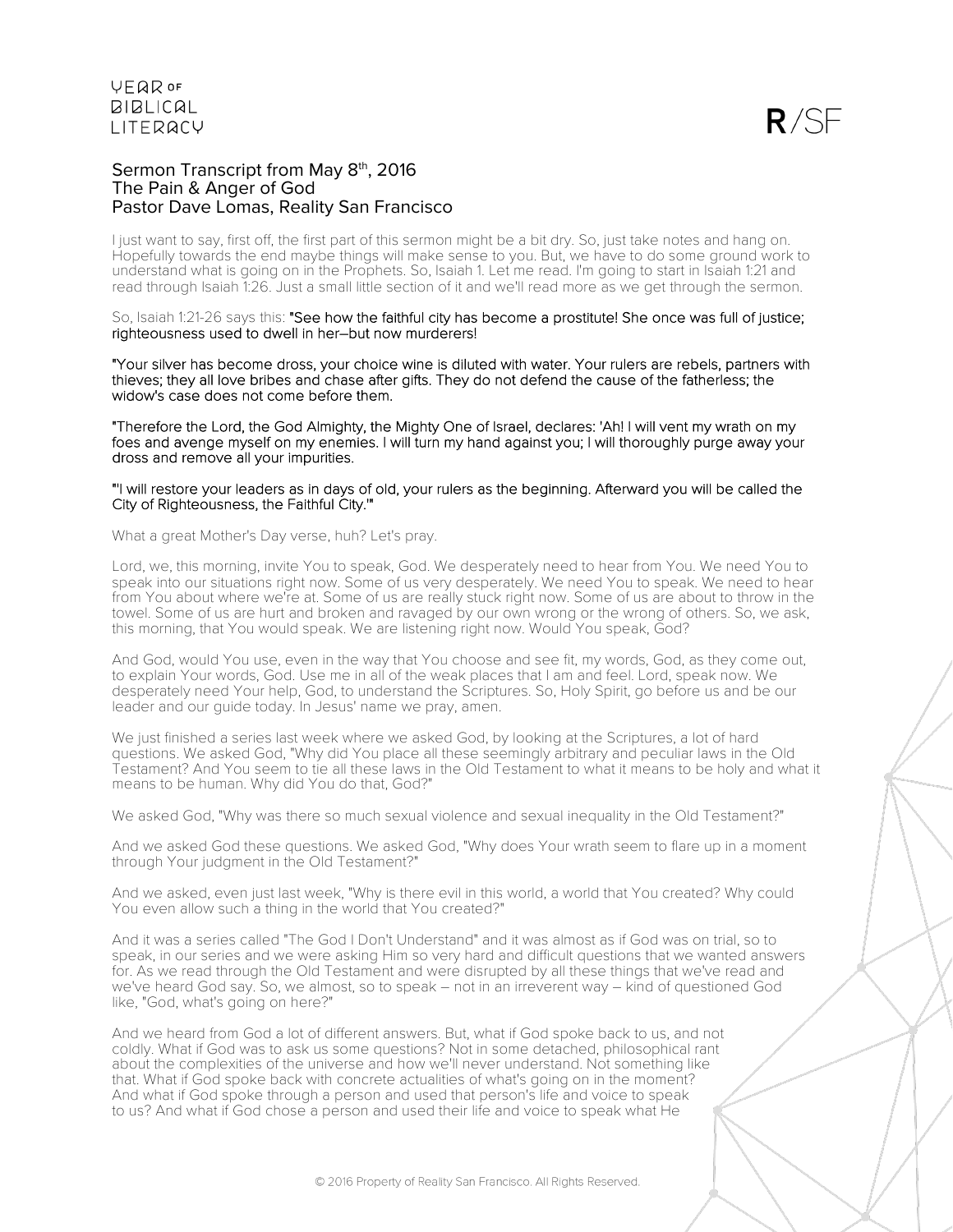

was thinking, to speak what God was feeling, what God was doing and what God was hoping? What if God chose a person and used their life and their voice to show the world what He's thinking and feeling and doing and hoping?

If you can imagine such a thing, you have just entered the world of the Prophet and you have just entered the world of the Prophets. Isaiah is one of these prophets. One of probably the most well known and quoted. There's also Jeremiah, Ezekiel, Daniel, and there was Jonah, just to name a few that you might know. If we were to be like, "Name one prophet," you might name one of those prophets. There's a whole section in your Bibles called "The Prophetic Writings" or "The Prophets." And, in these writings, it gives voice to what God was thinking, feeling, doing and hoping in the life of Israel.

The Prophets start with the book of Isaiah. You just read Isaiah in your reading that we're going through. Next is Jeremiah after Isaiah and then, after Jeremiah, a small book of lament called Lamentations. And then the book of Ezekiel. These make up the major prophets, and they're major because of size. Like, the volume of their literature is lengthy. So, they're called major prophets. Then, after that, you have the minor prophets. It starts with the book of Daniel and it goes all the way through to Malachi. And Malachi is where, in our ordering of the Bibles, most of your Bibles, that's where our Old Testament ends.

So, we have these collections of writings called The Prophets, and The Prophets were peculiar people. They were people that God had taken up to speak His heart and His mind and His voice to the people of God, and these prophets also stood before God on behalf of the people and oftentimes would talk back to God and go, "God, I don't know. I don't know if You should be doing this or You should be doing that."

So, they would have the voice of people before God, but then also the voice of God before people. But, what is a prophet? When you and I think of a prophet, what do we think of? A couple modern answers might be "a predictor of the future." So, if someone's prophetic, it means that they foretell the future. A defining feature of a prophet in our minds is that they can foretell the events in the distant future. Or a prophet is a social reformer. Think Martin Luther King Jr. Someone who is changing their society through advocating for change and prophetically speaking into the wrongs and the injustices of society. Or we think of it as a herald of Jesus. Like, the role of a prophet was to announce and foretell the coming of the Messiah.

Now, all these modern ideas of what a prophet is is kind of true, but not totally true. It does make up a part of what prophets do in the Old Testament, but not all of it. The prophets, if you were to look at the prophetic literature by the numbers, like what they actually said and did, all prophetic literature in the Old Testament and what they talk about, it would look something like this. There's a slide on the screen.

Less than 2% of the Old Testament prophecy is Messianic. Less than 2% is Messianic. Less that 5% specifically describes the new covenant age. Less than 1% concerns events yet to come in our time. So, keep that slide up for a second.

So, when we think of prophets, we think of, "Oh, we're reading this prophecy and this has something to do with us right now today. Like, this has yet to be fulfilled."

Only 1% of prophecy is yet to be fulfilled. Less than 5% describes a new covenant age. And then 2% talks about Jesus. Next slide. This means that a vast majority of Old Testament prophecy, more than 92%, addresses either Israel's immediate or imminent situation. So, this is what this means: this is why the Prophets are so hard to understand. 92% addresses Israel's immediate or imminent situation. So, when you're reading it, it has to do with them right then and there or in their future. Like, it's coming up to them. Not to us, but to them. And it has to do with their writings.

So, I would say to understand the prophetic writings of the Old Testament, you need to appreciate their historical contexts. That is, in order to know and appreciate what the prophet or the prophets are trying to do, we have to understand it in their own time and their own place. Or, said differently, you cannot understand the Prophets without understanding the covenants that God made with Israel, because prophets are covenant watchdogs. You might want to write that down. Prophets are covenant watchdogs.

So, what the Prophets are doing for the majority of their writing is watching after the covenant that God made with Israel. This is what they're to do. This is why they are full of rage and passion and emotion, because they are protecting and they are wanting to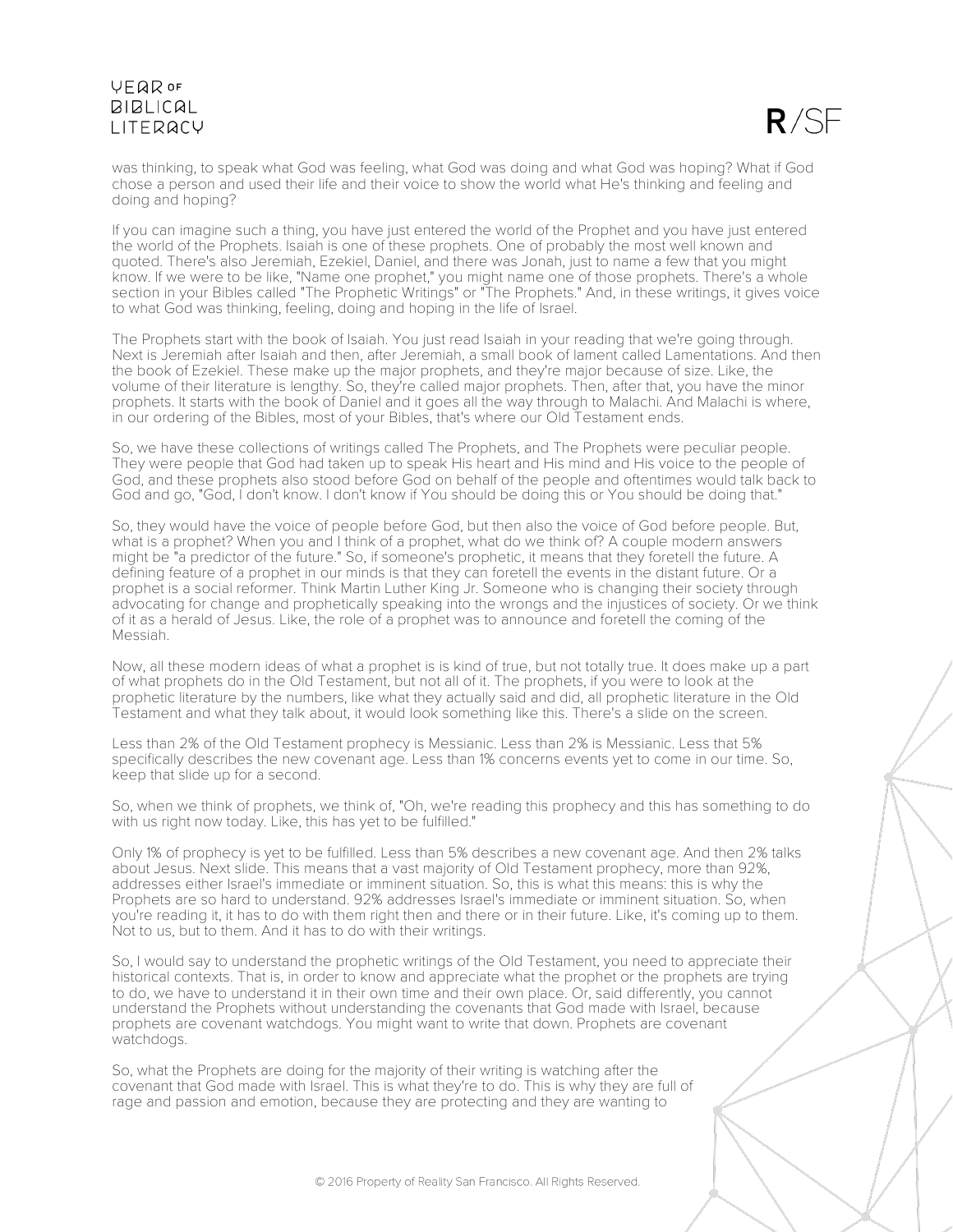$R/SF$ 

protect the covenant. If you don't understand this, if you don't understand this here, good luck understanding the Prophets. You might get a spiritual shot in the arm and a verse here or there by reading through them. You might read something like, "Oh, I think that's Jesus. Yay." Or something like that.

But, you won't know what they are saying or they are trying to do unless, first of all, you understand the covenants first and then that the prophets are trying to guard the covenants. So, just bear with me here. Let me just walk through the covenants really "fast." Really fast.

First, here's the storyline of the covenants: there's three key passages that you have to turn your brain onto when you start reading the Prophets, Isaiah and so on. The first one is Genesis 12; the Abrahamic covenant. If you don't understand this covenant, it's really hard to understand anything in the Prophets or why the prophets are so made or why they're so made on behalf of God. It's impossible to exaggerate the significance of the promises God made to Abraham. If you actually missed this verse here in Genesis 12, you've probably missed the key that unlocks the entire Bible.

Genesis 12:1-3 says, "The Lord had said to Abram [before his name was Abraham], "Go from your country, your people and your father's household to the land I will show you.

#### "'I will make you a great nation, and I will bless you; I will make your name great, and you will be a blessing. I will bless those who bless you, and whoever curses you I will curse; and all peoples on earth will be blessed through you.'"

Now, listen. There is a lot going on here, but just notice a couple things. Notice what God said He would give to Abraham and why. He said, "Abraham, I'm going to give you a land. I want you to go to a land I will show you. I'm going to give you a land. And then I'm going to make you a nation. I'm going to multiply your descendants even though you don't have kids yet and you're very old. I'm going to make a promise to you. I'm going to give you a nation. And then, I'm going to give you my presence."

That's why He keeps on saying, "I will," and, "I will," and, "I will." "I'm going to do this. I'm going to do all of these things."

And the reason why He's doing all of these things is that, "I'm going to bless the world through you. So, I'm going to give you a land. And then, in this land, I'm going to make you a nation. And then in this nation I'm going to give you my presence. And then, when all of this is set up, I'm going to bless the world through your descendants."

So, what this whole thing is for is God is saving Abraham so that He can bless the world. Or, in other words, God is after the redemption of the world or the salvation of the world and He is choosing to use people. Specifically, He is choosing to use this man Abraham and his nation, which will be called Israel. Essentially, God is saying this: "I am going to commit myself to you and I, God, am going to tie myself to you and your family. And then your family, as they turn into descendants and they turn, ultimately, into a nation, I'm going to bind myself to you and then, through your descendants, I'm going to bring about the salvation of the world. I'm tied to you. We're connected in this. You and I have a job to do. Will you obey me and follow me and do this?"

And Abraham said yes. And then God gave him a sign for this. Circumcision, which was the cutting away of flesh on the fruitful part of the male organ. I don't... that's enough of that.

So, to remember that God said, "Your descendants, I will bless." And then, in Genesis 15, God binds Himself to Abraham and his descendants and, in Genesis 15, this binding that God makes to Abraham is the tension of the rest of the Old Testament. There is a ceremony that takes place in Genesis 15. And, Abraham is to basically make a covenant – a blood covenant – and cut animals in half and make this pathway and Abraham and God were supposed to walk through it and they were to bind themselves to each other. But then, God puts Abraham asleep and walks through it alone. And this covenant is a blood covenant that God makes with Abraham and his descendants.

Now listen. Covenant. We don't use this word. We use this word in one context right now, and I would argue it's pretty loose. It's not really covenant. But, I hope it. It should be. But, I don't think we look at it this way. The only equivalent that we have of this is marriage. I think marriage is becoming more contractual than covenantal nowadays. Covenantal meant we're not going anywhere. We can't go anywhere. I'm bound to you. I said "yes" to you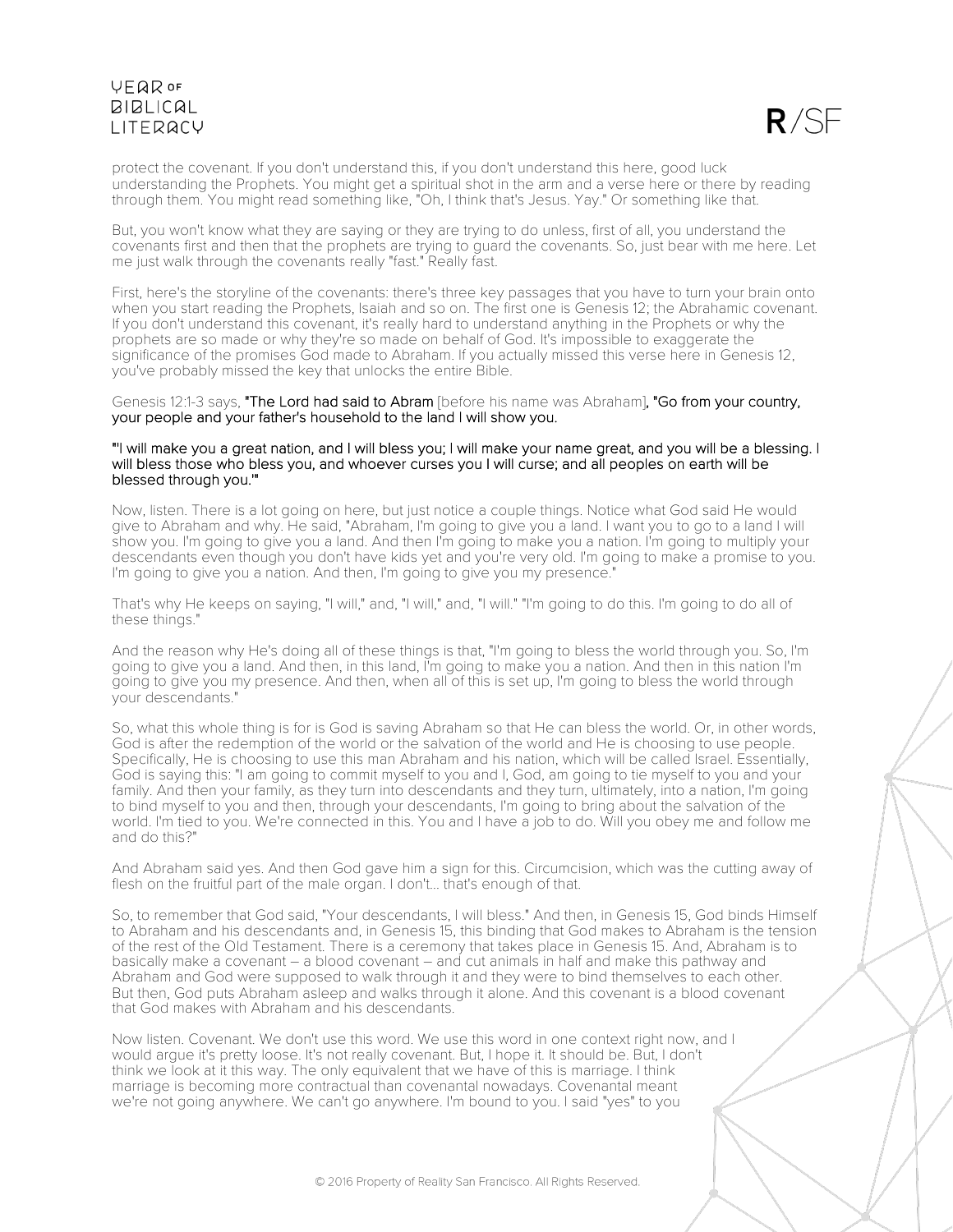

when we were young and no matter who you turn out to be or what you do to me, I'm not leaving you. That is covenant.

And you're like, "Whoa. That's not what I signed up for."

And, if you're not married yet, that's what you're signing up for. Contracts are different. Contracts are made to be broken if everything changes. Like, "Whoa, whoa. Wait. Now, that's not a part. You broke the contract. You broke the contract. I'm out.'

Covenants aren't like that. Covenants are like, "You broke the covenant and I am so mad at you and I'm so angry at you and this is going to take so much time and energy to get through, but let's get through it together."

That's covenant. The best definition of covenant that I've ever heard is this: "I will be to you as I should be, whether or not you are as you should be to me."

"I will be to you as I should be, even though you are not that way to me."

This is exactly what God was doing with Abraham. God was saying, "Abraham, I will be to you and your descendants as I should be even though I know that you're not going to be that way to me. And I'm going to bind myself to you. That's why you're going to go to sleep and I'm going to walk through this thing alone. I'm going to bind myself to you and your descendants and I'm going to save the world through your people, they like it or not. That's what I'm going to do."

That's what covenant is. I have to use this illustration quick, because I don't know how long it'll last. I usually only say this for weddings. But, Jay Z and Beyoncé have a song together and it's about marriage. And they have this line in their song alluding to tattoos they both share under their wedding rings of their wedding date. And a line in the song goes like this:

"This ink don't come off even if rings come off."

Meaning, if we fight and I take my ring off to fight you or if I take my ring off to get out of this thing, we can't because there's ink underneath it and that's permanent. I would argue that's what covenant is. And I hope they... anyway, that's a whole different thing. That's covenant. Like, this is permanent. This ring comes off, but that ink does not. That's covenant. God enters into covenant with Abraham, but He does it alone. God says, "I'm in this with you no matter what."

That's the first covenant. So, the prophets are guarding that. But, they're also guarding this. In Exodus 19, you get the second covenant. And this, Israel enters into knowingly. This, Israel actually does enter into as well with God and there are stipulations of the covenant and there are consequences for breaking the covenant. In Exodus 19, you get the Sinai covenant. Israel is saved from bondage and slavery and brought to the foot of Mount Sinai and given the commandments and the terms of entering into covenant with God. And all of them know the terms of the covenant. They all do. And Moses reads it out loud to all of them and says, "Do you understand these terms?"

And they say, "I do."

And then it says, "Will you?"

And they said, "I do."

"Will you?"

"I do."

"Will you?"

It's almost like marital vows. And they go back and forth. "If you do this, then God will do this. But, if you do this, God will do this. And these are the terms of the covenant. Do you?"

And they say, "I do."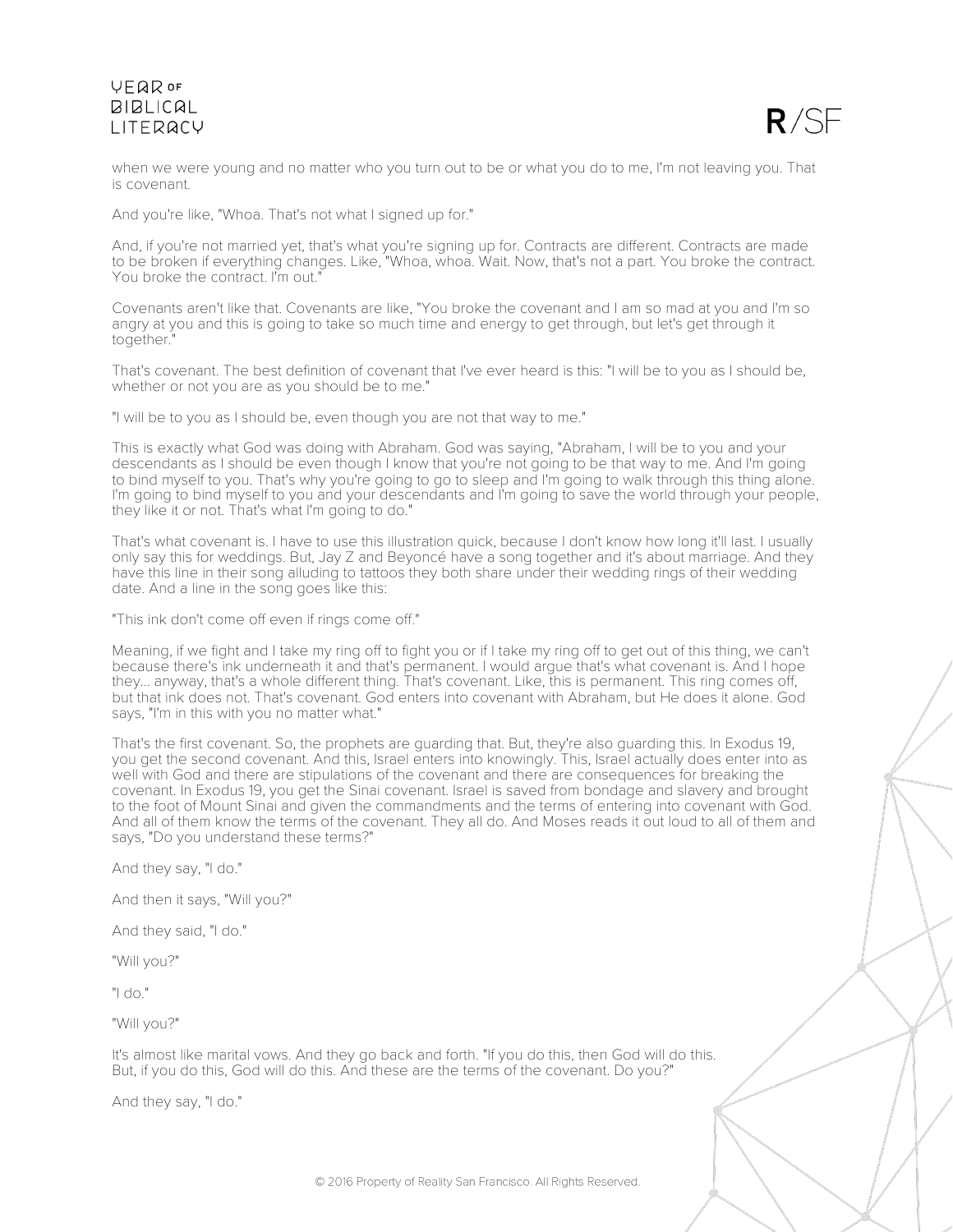

And then Moses takes blood and he scatters it everywhere. Again, a blood covenant. We can't break this covenant. We're in this with God. Israel vowed to be a beacon as a light to the nations; a kingdom of priests. They said they would obey God and be faithful to Yahweh and His laws and the laws of the covenant because they believed with God that they would bring about the salvation of the world as they lived in the covenant, as they obeyed the covenant, as they follow God. They would partner with God in bringing about the blessing of the world.

And they said, "We do."

They finally get into the land and God makes a third covenant with them; the Davidic covenant in 2 Samuel 7. Also, Psalm 72. You can write that down. Here, God promises that a descendant will come from David that will bring blessing to all nations. And so, you have these three covenants. The Abrahamic covenant, God binding Himself to Israel saying, "I'm going to save the world through you," then you have the Sinai covenant where they would say, "Yes. We want to partner with You, God, and we want to live in Your vision of what it means to be human. We want to live in Your vision of what it means to be saved. We want to live in Your vision on the way the world works. We want to live in this vision and we think that by following You in this vision, it will bring about the blessing of the world. Yes, God. We'll do that."

And then the Davidic covenant. Like, "You will raise up a king for Yourself, God. And then, through this king, You will bring about the blessing to all the nations through the kingship that we have here in Jerusalem and then through David's line."

Are you guys with me? Okay. I promise it'll pay off if you understand this background. So, remember: the prophets are covenant watchdogs. A prophet is someone who stood between God and man and felt deeply the plight of humanity and the pain of God. A prophet would stand before God and people and he would feel what it feels like to live in disobedient Israel; to live in their borders with their wicked judges and leaders. He would know what that feels like and he's be so angry that that was a reality in his people.

But then, he would also feel the hurt and the pain of God, because God hurt deeply because of what Israel did to God. And this prophet felt it and they said something about it. That is why there is so much anger and pain and agony and threats and promises and love and hope in the prophet's words. There's all of it bound up, and sometimes it goes in and out and you don't even know what's happening when. One minute there's judgment and the next minute it says, "Afterwards, you will be called a city of righteousness."

You're like, "Wait, you just told us we were all going to die. What are you talking about?"

There's this like, "I can't believe he would do this to me. I love you."

You're like, "Wait, what? What is happening?"

These are words of a lover. Someone who's been betrayed. To a spouse that keeps breaking God's heart, this is what the prophet was to be a prophet to. They're God's words to an unfaithful spouse. They would stand before Israel and say, "You said 'I do' to God and you're breaking your vows. You are unfaithful. You are breaking God's heart.

In the prophet's words, we get God's side of the story. We get how God feels about the brokenness and sin of the world. That's why there are all these conflicting emotions. There's hurt and hope and anger and tenderness and pain and promise, because God is in real relationship with Israel and real covenant with Israel. God knows what it feels like to be cheated on. God knows what it feels like to be betrayed. God knows what it feels like to be hurt, because He had bound Himself to a people that He was trying to do something with to bring about the blessing of the world and they kept giving Him the middle finger. Over and over again.

So, you just read two days ago, in the book of Hosea. Hosea 1. God said this to a prophet named Hosea.

"When the Lord began to speak through Hosea, the Lord said to him, 'Go, marry a promiscuous woman and have children with her, for like an adulterous wife this land...'" – that land means Israel - "...is guilty of unfaithfulness to the Lord."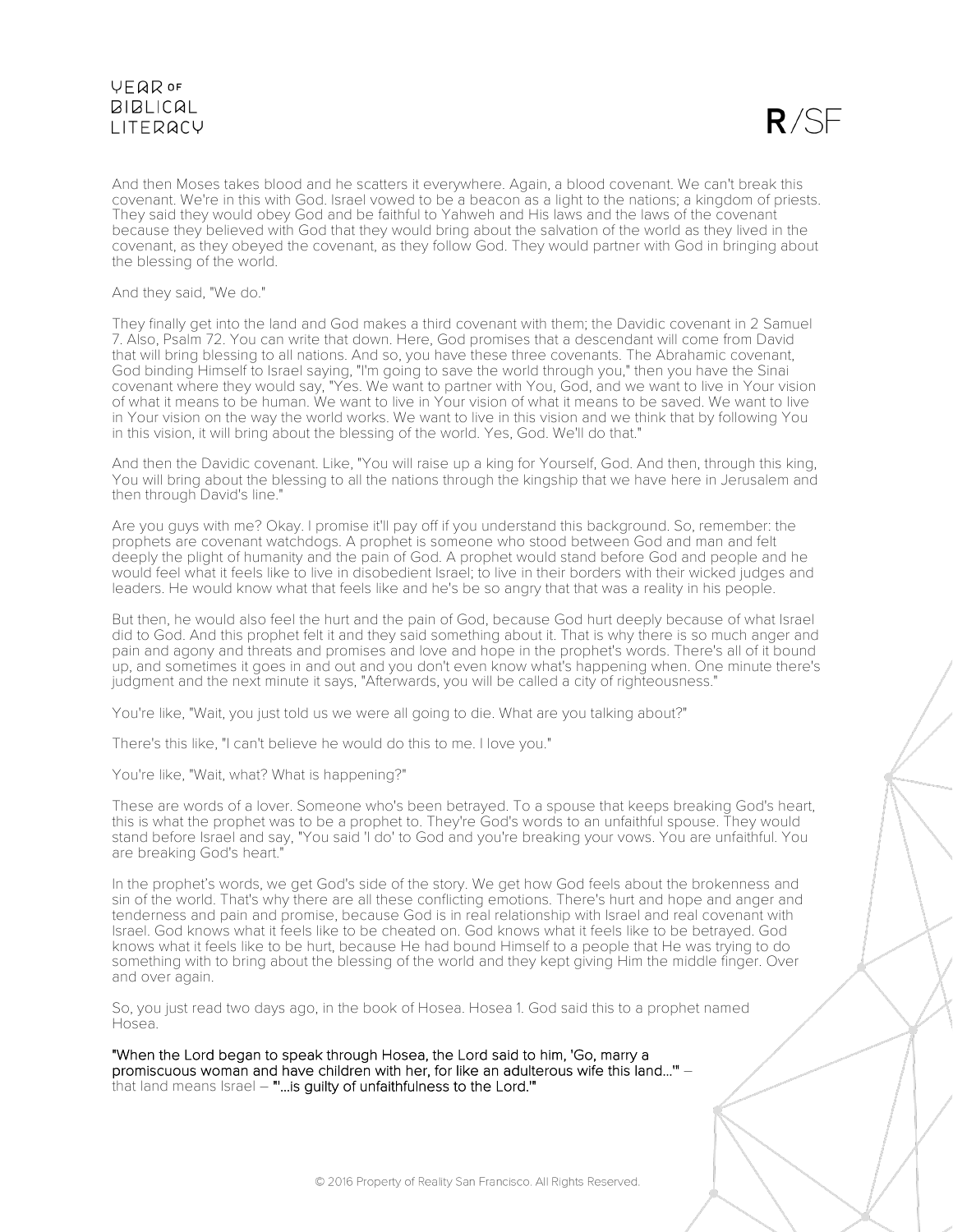

God told Hosea, "I want you to go and I want you to marry a woman who is promiscuous and I want you to vow yourself to her and I want you to know that she's going to go and cheat on you and then, when she does, she's going to have children of harlotry. And then I'm going to have you go buy her back, because this is exactly what I do to Israel. I want you to feel how I feel, Hosea."

See, when a prophet entered into his duty, he was feeling the heart of God. "I want you to feel how I feel."

God said to Hosea, "Go, marry someone who will completely break your heart, who will cheat on you with other men and even get pregnant by them, because that's what happened to me when I married Israel, a whole nation of whores, and my heart is broken."

See, the prophetic writings of the Bible are like God's lemonade album. Now, let me explain that, because you might not understand what that means. If you understand what that means, you're probably thinking, "Finally, this guy's making some sense."

If you don't know what that means, let me explain his to you. A couple weeks ago, Beyoncé came out with an album called "Lemonade." And I'm not here to speculate whether it's a true autobiographical album or if controversy is a great way to sell records, but it's supposed to be taken, artistically anyways, as autobiographical. This album is supposed to be taken as autobiographical. And the album – and if you're going to listen to it, I highly recommend the clean version. You've been warned.

It's about being married to a man – namely Jay Z – who is cheating on her. And, what she's doing in this album, is expressing the full range of emotions going through the entire album. They are loaded. This album is loaded with emotion. With accusation, with putting him in his place. Like, "Do you know who I am and what I've done for you? Are you kidding me?" And even love and words of wanting reconciliation. All of that is in this album. All of it. There's a song in there. This song would be a good – if you're not of the hiphop persuasion it might be a good gateway song into the album for you. It's with Jack White. It's called, "Don't Hurt Yourself."

In the chorus, this is what she sings. And this kind of stuff happens throughout the whole entire album. She says this to her husband, who is cheating on her. And, as I've been studying the Prophets and I listened to this album, wow. It has come alive. She says this, and she sings this with Jack White in the chorus:

"When you hurt me, you hurt yourself. Don't hurt yourself. When you play me, you play yourself. Don't play yourself. When you lie to me, you lie to yourself. You're only lying to yourself. When you love me, you love yourself. Love God herself."

And, if you're thinking that last part's blasphemous, just calm down. That's not what's going on there. Even in the digital album, there's a slide that pops up that says, "God is God and I am not," when that part goes on. So, that's not what's going on here. It's probably an allusion to Jay Z's nickname, which is "Hova," which is short for "Jehovah," and she's probably saying something like, "You think you're God in this relationship? You're not God."

Which would be a great theme for a marriage retreat, by the way, I think. It would be a really good marriage retreat theme. But, when you're listening to this album, you hear someone who's been betrayed and cheated on and what it feels like. The whole range of all of the anger, all of the nastiness, all of it wrapped up in this. And this is what God is doing through the life of the prophets. He's raging in pain and anger against their unfaithfulness to the covenant; to their vows together. See, they had plans together. God and Israel had great plans together. They had plans to bring about the healing of the world together, plans to bless the world. Like, remember the covenant? And the prophets are pushing them back to that.

They're like, "Israel, remember that God has plans with us. God is trying to do something through us and in us."

But, Israel's too busy cheating with false gods and false lovers. Jeremiah wails. And this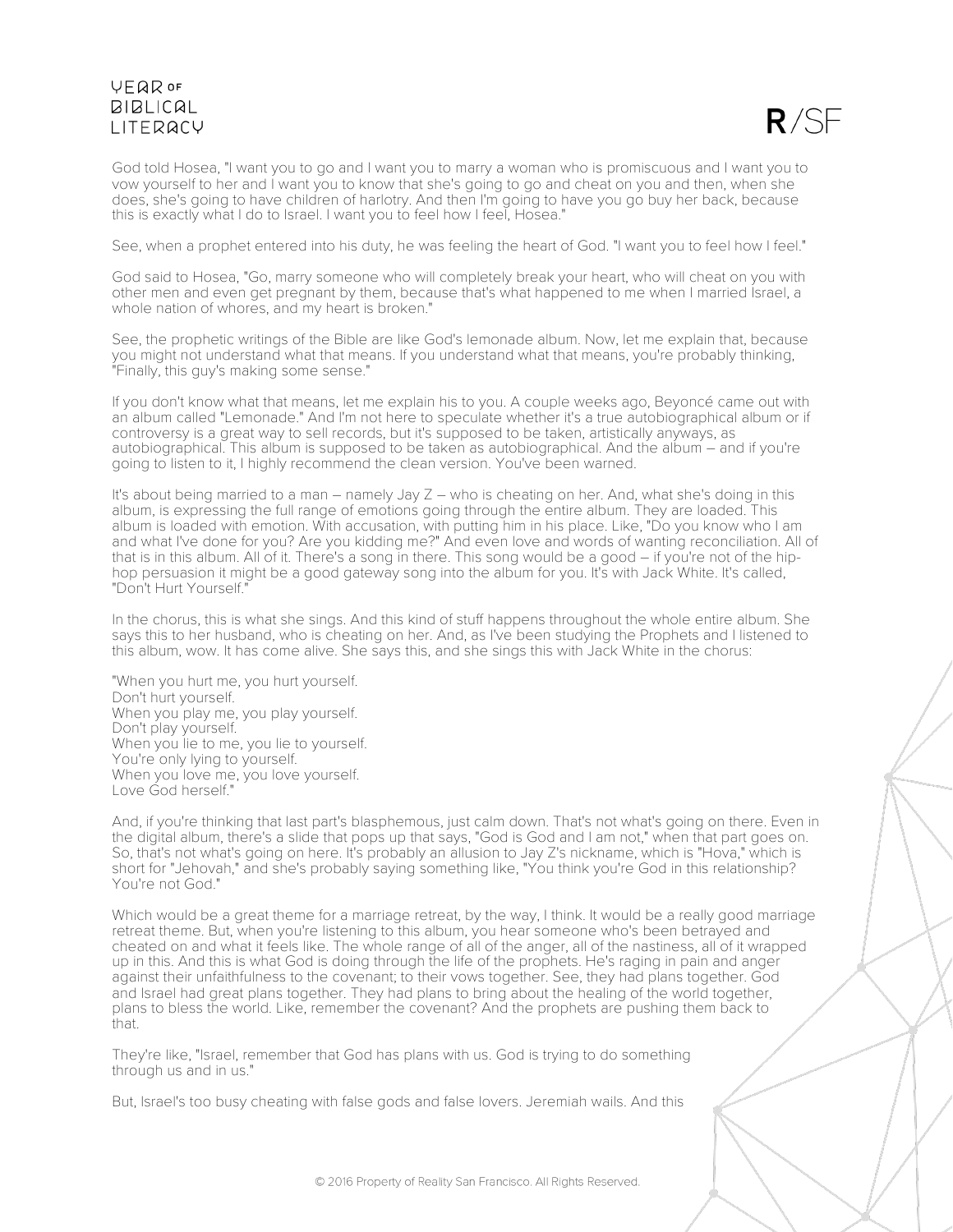

is not just God saying this, this is Jeremiah feeling this. Jeremiah says, "My people have committed two evils. They have forsaken me, the spring of living water. They have dug their own cisterns, broken cisterns that can hold no water."

God is saying, "I give them live and they have forsaken me. I'm their spring of living water. I'm the way they have life. I'm the one who delivers them. I'm their God and they've rejected me. And what they're trying to do is they're building their own cisterns. They're trying to make a life for themselves, but their life isn't holding any water. It's broken and they keep leaking out all over the place. And it's not fresh water, it's like gross cistern water, but it keeps leaking out and they can't even keep enough in it. That's their life without me."

At the end of that song I just told you about, Beyoncé says this in this like sassy, serious voice:

"This is your final warning. You know I give you life. If you try this again, You're gonna lose your wife."

Like, that sort of thing that happens, that sort of emotion, that threatening, the anger, the love, but then also the hope for reconciliation, all of that is happening through the life of the prophets. They're saying this to Israel. They're threatening Israel. "If you don't repent, you're going to lose it all. You will lose your land. I will tell you right now you will lose your land. And then you will be exiled and you will be taken captive and prisoner to someone else again. Do you want that again? Don't do this again."

Warning. This is the tension of the prophets. God is betrayed, God is abandoned and God wants to leave Israel. But, He has made a promise that He wouldn't leave. Like, there is angst in God and the prophets are like, "I want to leave you, but I can't leave you. I want to leave you, but I can't because I made a promise to you."

So, in Hosea 2, he's like, "I'm betrothed to you with everlasting love and everlasting justice. I'm bound to you. I can't go anywhere. I made a vow to you."

But, God is so tired of their vain attempts to offer lip service of love. God is so tired of their vanity. God is so tired of Israel saying, "Okay, yes, yes. We love you," and then going through all the ritual. Look at Isaiah 1:10.

#### It says, "Hear the word of the Lord, you rulers of Sodom; listen to the instruction of our God, you people of Gomorrah!"

Okay. First of all, Isaiah and God are comparing Israel to Sodom and Gomorrah. They don't think that God would discipline them and judge them like Sodom and Gomorrah because they're God's chosen people and God's like, "Think again. You are like Sodom and Gomorrah."

"'The multitude of your sacrifices–what are they to me?' says the Lord. 'I have more than enough of burnt offerings, of rams and the fat of fattened animals; I have no pleasure in the blood of bulls and lambs and goats. When you come to appear before me, who has asked this of you, this trampling of my courts? Stop bringing meaningless offerings! Your incense is detestable to me. New Moons, Sabbaths and convocations–I cannot bear your worthless assemblies.'"

God is just like – if you can imagine if God was to do that in our church. "Oh, yes. You come and you volunteer and you come forward and take communion and you kneel and you go to the prayer teams. I'm so sick of that. Why don't you love me for real? Why don't you really love me?"

It's like that. Do you understand? "Your New Moon and all these things that you do, they've become a burden to me."

#### "'I'm weary of bearing them. When you spread out your hands in prayer, I hide my eyes from you.'"

God's like, "I can't even look at you right now. Are you kidding me? You're going to come before me and open your hands in prayer, offer your hands in prayer? I'm not listening to you. I can't. I'm not. Why?"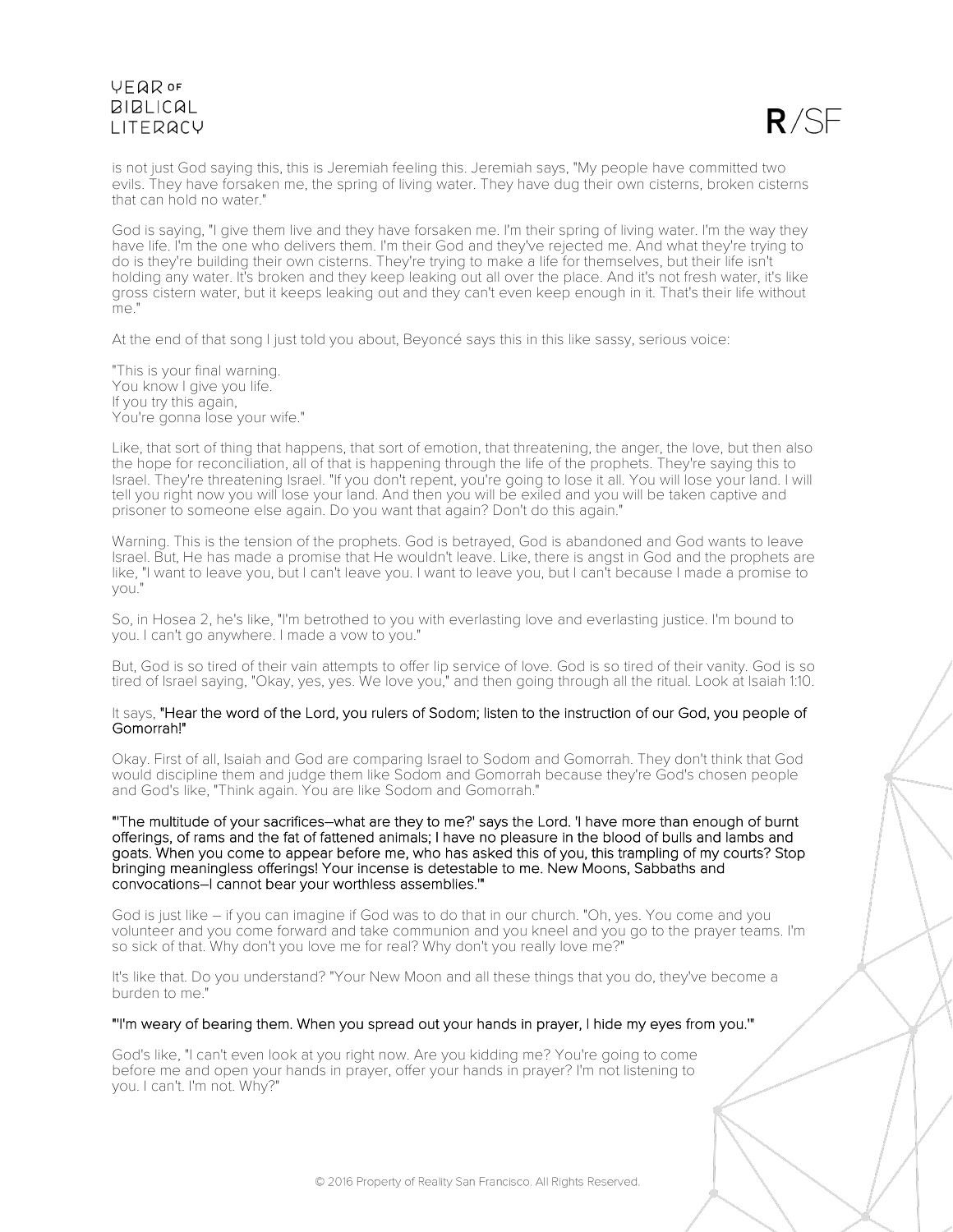

#### "'Your hands are full of blood!'"

This is a double entendre. Their hands are full of blood because they keep sacrificing because they keep sinning. They keep sacrificing so their hands are full of blood sacrifice they're offering to God. But, their hands are full of blood because they keep destroying the poor and the powerless and the innocent people and oppressing them so they're guilty of bloodshed. So, Isaiah and God are fed up. See, this brings up a very important element to the world of the prophets. Is God just a mad spouse that ends up getting really hurt and bitter, who keeps saying things like, "Well, I've been wronged. I've just been wronged. I've just been wronged." Over and over again. So full of emotion. "I'm just so mad that they've done me so wrong."

That's not God. That would make God very one-dimensional. See, God is not just full of emotions, God is full of righteousness. God is full of justice. See, when Israel is not faithful to the covenant, the poor and the vulnerable suffer the most. When Israel is not living with righteousness and justice inside of her walls and executing righteousness and justice, then the most vulnerable people in that society suffer the most. The rich get richer and the poor get poorer and they get trampled on over and over and over again and God gets angry. So, so angry. People who are vulnerable get hurt when covenant is not obeyed.

The covenant that God has entered into with Israel was about the healing of the world, remember? And God is mad on behalf of not just His glory, but what's good for the world. It's good for the world that Israel is a light to the world and lives under covenantal relationship with God. That is the best thing for the world. Abraham Heschel, a Jewish writer, has a beautiful book on the prophets. In there, he talks about this. He says this in his book:

"The prophet is a man who feels fiercely. Prophets are full of feelings. God has thrust a burden upon his soul and he is bowed and stunned at means fierce greed. Frightful is the agony of man. No human voice can convey its full terror. Prophecy is the voice that God has lent to the silent agony. A voice to the plundered poor, to the profane riches of the world. It is a form of living, a crossing point of God and man. God is raging in the prophet's words."

Sometimes there is no voice to the poor and the powerless in a society. And so, when covenant is broken, all these people get trampled upon and the way that God wants the world to work is not working that way and so a prophet is given the words and the voice by God to give voice to silent agony, to give voice to the poor, to give voice to how profane riches can be. And God is raging in His words. And this is what we find in the Prophets.

So, Isaiah would say this in the very next verse in Isaiah 1:16: "Wash and make yourselves clean."

This is right after God said, "I'm so sick and tired of all your gatherings, all your sacrifices, all of the stuff that you're doing. That religious activity, I'm tired of it. Wash yourselves and make yourselves clean. Take your evil deeds out of my sight. Stop doing wrong. You can't just oppress the poor and live in utter, broken fellowship with me and with humanity and then come to me and go, "But I offered a prayer. But I said a prayer, God."

God is like, "Just stop doing wrong. Can we start there? Stop doing wrong."

#### "Learn to do right; seek justice."

"Righteousness and justice. Do these two things. This is how I'm going to bring about the salvation of the world. Do these two things."

#### "Defend the oppressed. Take up the cause of the fatherless; plead the case of the widow."

"Start doing righteousness and justice together. Start doing those things. And, as you start doing those things, then the world is set right and then you and I are going to be in right relationship, because you're not just looking to me as an incantation. You're not just looking to me as like a magic show where I'm making bad things in your life disappear and you have no skin in the game at all. We're in this together."

So, for the Church, I mean, we only get to Isaiah through Jesus. So, if you are a follower of Jesus here, these words are still heavy because still, in the prophets, though we get to them through Jesus, it's still pointing out the character and the activity of God. God is still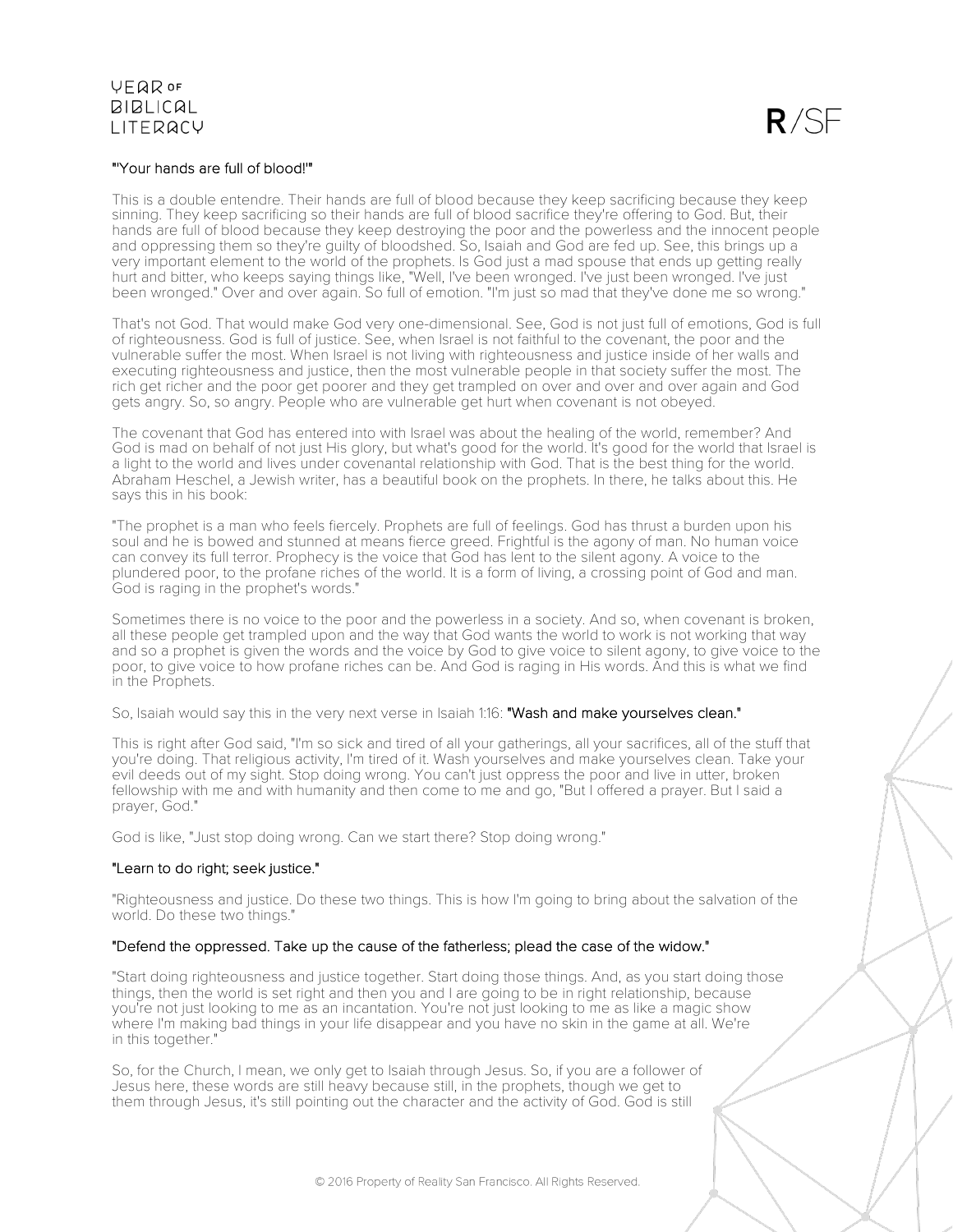$R/SE$ 

very offended. There's even a part in 1 Peter where He tells husbands, "If you do not treat your wives well, I will not hear your prayers."

And Peter says, "Treat them with respect as the weaker partner."

Now, I know that verse goes over well in this room. Right? You're like, "Oh my gosh. Here we go."

In that society, they were. They were. Fact. They were the weaker partner. They were the more vulnerable partner. Fact. That's just what it was like in the first century. And God's like, "If you don't treat them well as the vulnerable person in your household, I am not going to listen to your prayers. I'm just not going to do it. You're going to come to me and ask me all these things while you're trampling on the vulnerable even in your own house? I'm just not going to do it. I'm not going to hear you anymore."

Why do we think that we have the right to the ear of God if we're just living our lives in opposition to how He wants us to live? It just doesn't make any sense. What God wants to do is to bring about the healing of the world through His church. "Be a light of the world. I'm sending you out to proclaim the message of Jesus Christ."

This message is done in both word and deed. There is something that we have to live into and up to as followers of Jesus. There is no way around that when you read your Bibles. You cannot just say, "But, I said a prayer that one time at youth camp. I'm in."

Be afraid. Beware. You should be warned. You've been saved into something. You and I have been saved into something. So, we're called then to live into that. So, Isaiah ends the chapter 1 – this is just chapter 1, by the way – with an invitation. Here's the beauty of God. Like, God is deeply hurt and offended and angry and has this righteous anger like, "Do you know who I am? Why would you do this to me?"

And on the other hand He's like, "Hey, let's just talk sensibly here."

He says this in Isaiah 1:18, "Let us settle the matter,' says the Lord."

"Let's talk sensibly about this."

"'Though your sins are like scarlet, they shall be as white as snow;'"

"Though your sins are like scarlet and you have blood on your hands, they shall be as white as snow."

#### "'Though they are red as crimson, they shall be like wool. If...'"

There's a lot of "if" things in the Bible. Like, "Yeah, that's true 'if..."

#### "'If you are willing and obedient,'"

There is an invitation today. If you are willing and obedient, if you will actually step into it, it's there for you. It's there for every single person here.

#### "'You will eat the good things of the land; but if you resist and rebel, you will be devoured by the sword.' For the mouth of the Lord has spoken."

So, in here, we find an invitation for forgiveness and wholeness. So, let me speak – it might be harsh, but let me speak to the followers of Jesus in this room. In your sin, you have rejected God as the spring of living water and you have tried to make lives for yourselves that end up holding no water. And the results of that is that you've walked in here this morning tired, worn out, beat down. Like, "I am thirsty. I've been trying to make my life for myself and I keep coming up dry."

In your sin, you have used your power to prey on the weak and the vulnerable whether you can trace it back to yourself or not. And though we call ourselves followers of Jesus, we can be standing in the way of the way that God wants to heal the world. We're followers of Jesus and He's like, "And you're in my way. You keep oppressing. You keep moving the cycle of brokenness onward and forward. And you're not doing anything to be about the healing that I want to bring through the Kingdom of God on the world. You're not bringing the